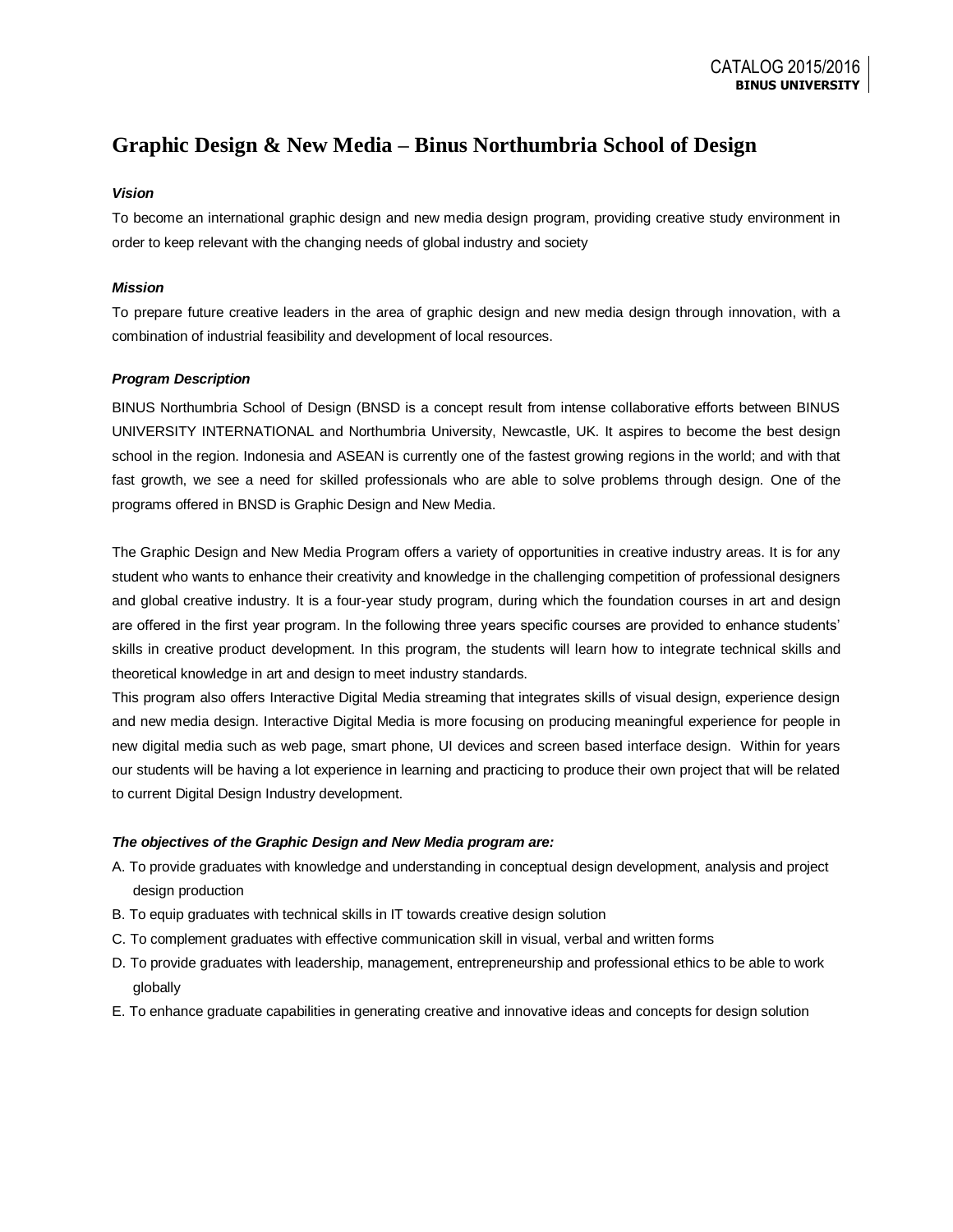## *Award/Degree*

Sarjana Seni from BINUS University with a Bachelor of Arts (Honours) from Northumbria University at New Castle, England.

## *Graduate Competencies*

Upon successful completion of this 4-year program, students are expected to be able to :

- 1. identify and explain fundamental principles/theories, techniques, and history of visual design
- 2. apply design knowledge and build visual prototype as a problem-solving
- 3. analyze and criticize aesthetic, technical and conceptual aspects and quality of visual design
- 4. integrate visual elements into design applications
- 5. apply effective IT knowledge to support design production
- 6. utilize appropriate IT applications in the development of design project
- 7. display effective visual language to solve design problem.
- 8. display effective written and verbal communication skills with a range of audience
- 9. apply professional, ethical and social responsibilities in design production
- 10. apply basic leadership, entrepreneurship, and project management skills in design development
- 11. apply current techniques, skills and tools in visual design in order to produce creative and innovative design solutions
- 12. apply creative thinking in producing innovative design solution

#### *Study Completion Requirements*

To complete a major in Graphic Design and New Media students must complete a minimum of 146 SCUs, most of which are mandatory courses. The course also offers a stream in Interactive Digital Media. In addition, the students are allowed to take 8 SCUs of elective courses of their choice in their second year (semester 3 and 4).

#### *Teaching, Learning, and Assessment Strategy*

The teaching and learning processes are conducted through lectures, tutorials, practical demonstrations and activities, studio teaching, with students' independent study required. It is the responsibility of the lecturer of a particular course to facilitate all students' learning on the course, who can be assisted by a tutor, if necessary. By having qualified lecturers and guest lecturers from professional industries, the students will be able to gain knowledge from both sides, i.e. theoretical and practical frameworks, through in-depth analysis of case studies, studio works, and individual/group work projects.

Learning will be an exciting experience for students as they are provided with excellent facilities such as drawing lab, computer lab and photographic studio. With a good quality library, the students will be able to access books and magazines for information and research activity.

However, all course-work are assessed through a variety of assessment tasks such as reports, presentations, assignments, individual and group projects, and thesis/final project report as well as mid-semester and final semester examinations. For practical drawing and design courses, the mid-semester and final semester projects require students to give a presentation describing their produced work. The feedback of the given assessment tasks is given in the class/tutorial, embedded in the scoring rubric/assessment criteria sheet and/or separate feedback forms. The complexity of course content in design problem-solving methods is introduced at different levels of study. A final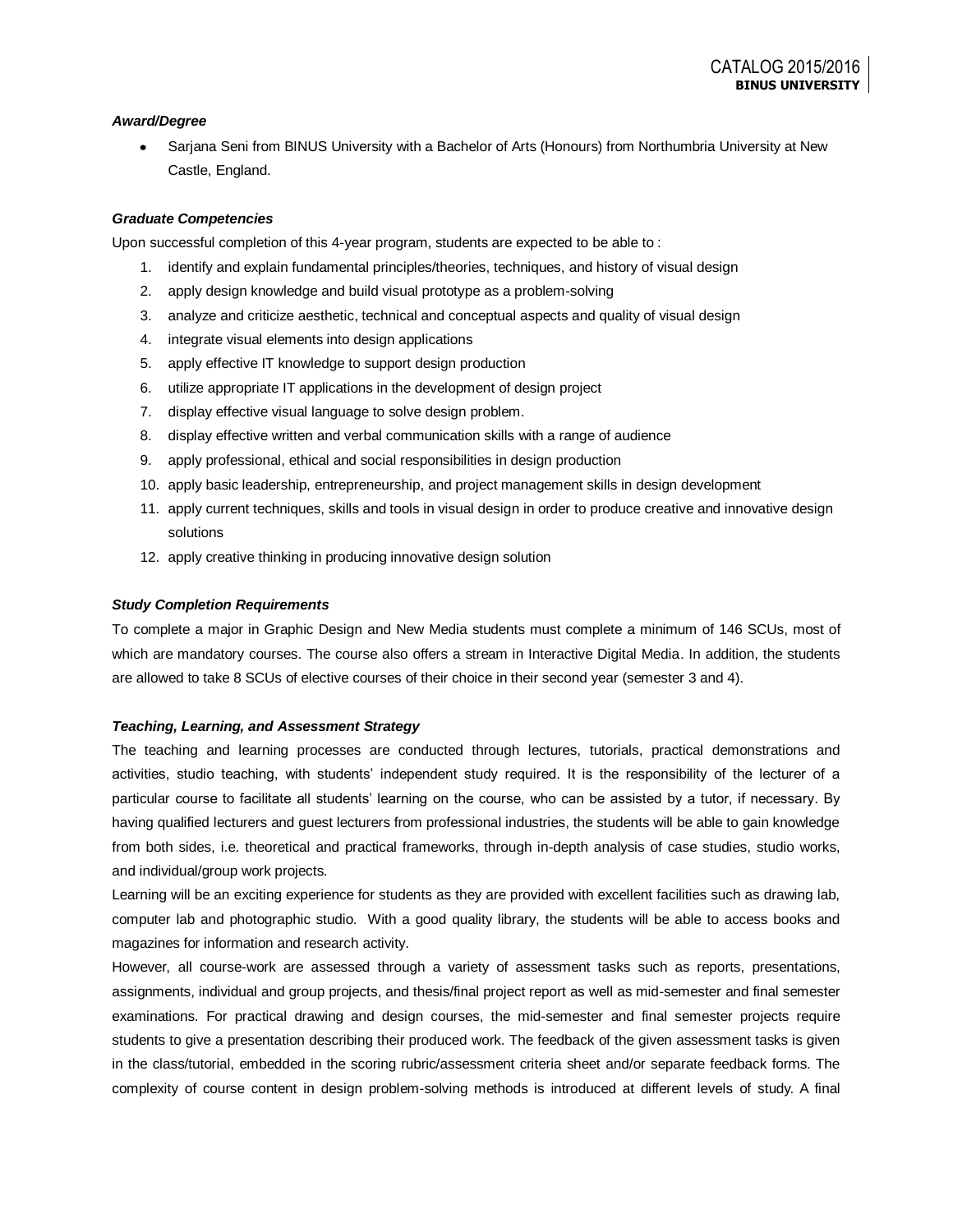project work and the written report must be submitted in Year 4 (semester 8).

#### *Employability and Career Support*

A wide range of career opportunities in art and design industry is introduced in which students will be prepared throughout the four years of study. The integrated curriculum is designed and developed to support students in building on their technical and non-technical skills as well as engaging with the industry.

The Graphic Design and New Media Program provides an internship program for each student wherein the student may conduct real projects as a practical study within industrial contexts. The program develops the student's ability to be involved in professional practices, and ethical and organizational responsibilities. Furthermore, the industrial internship program provides students with real experience in the work place and teaches them to cope with the work environment. In addition, series of study/field trips to visiting professionals and industries will be conducted to give good grounds for having a broad overview of the industry. These experiences support individual career aspiration and may provide social and professional networks.

BINUS UNIVERSITY INTERNATIONAL also provides career supports for students by disseminating information on the latest job vacancies, internships, and workshops. This support service can be accessed from [www.binuscareer.com](http://www.binuscareer.com/).

#### *Program Structure*

#### **Graphic Design and New Media Mandatory Courses**

| <b>Course</b><br>Code | <b>Course Name</b>                    |                | <b>SCU</b> |
|-----------------------|---------------------------------------|----------------|------------|
| ARTS6013              | History of Indonesian Art and Culture | 2              |            |
| <b>DSGN6101</b>       | Design and Materials                  | 4              |            |
| <b>DSGN6098</b>       | Color Theory                          | 4              |            |
| <b>DSGN6099</b>       | Drawing I                             | 3              |            |
| <b>DSGN7324</b>       | Computer Graphic I                    | 3              |            |
| <b>ENGL6171</b>       | Academic English I                    | 3              |            |
| CHAR6013              | Character Building: Pancasila         | 2              |            |
| CHAR6012              | Freshmen Enrichment Program           | 0              |            |
| <b>DSGN6165</b>       | <b>Western Art Review</b>             | $\overline{2}$ |            |
| <b>DSGN6100</b>       | Drawing II                            | 3              |            |
| <b>DSGN7132</b>       | Photography I                         | 3              |            |
| <b>DSGN6104</b>       | Typography I                          | 3              |            |
| <b>DSGN7325</b>       | Computer Graphic II                   | 3              |            |
| <b>DSGN7107</b>       | Visual Communication Design I         | 4              |            |
| <b>ENGL6172</b>       | Academic English II                   | 3              |            |
| <b>CHAR6014</b>       | Character Building: Kewarganegaraan   | $\overline{2}$ |            |
| <b>DSGN7133</b>       | Photography II                        | 3              |            |
| <b>DSGN6322</b>       | Typography II                         | 4              |            |
| <b>DSGN6265</b>       | <b>Visual Communication Design II</b> | 6              |            |